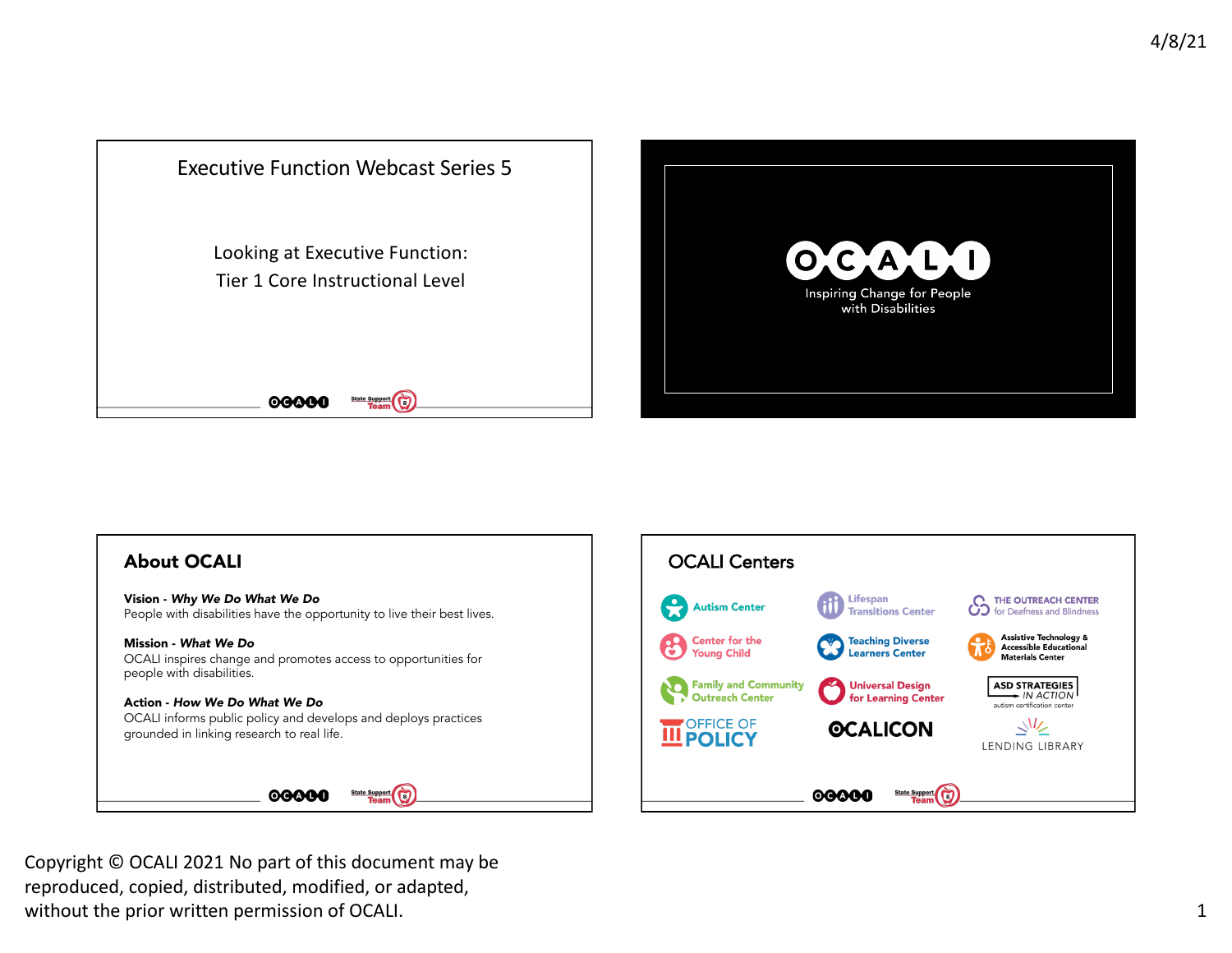





 "Every task carries a heavy mental load. A student must choose the most appropriate strategy for the problem at hand and often model rather than having engrained symbolic thinks through a question using a mental language that allows for automaticity."

Effects of Executive Function Skills on Classroom Behavior (Whitman, 2017)

**State Support** 

Ő

00000

 Copyright © OCALI 2021 No part of this document may be reproduced, copied, distributed, modified, or adapted, without the prior written permission of OCALI. 2002 2022 2023 2024 2028 2024 2024 2028 2024 2028 2029 2024 202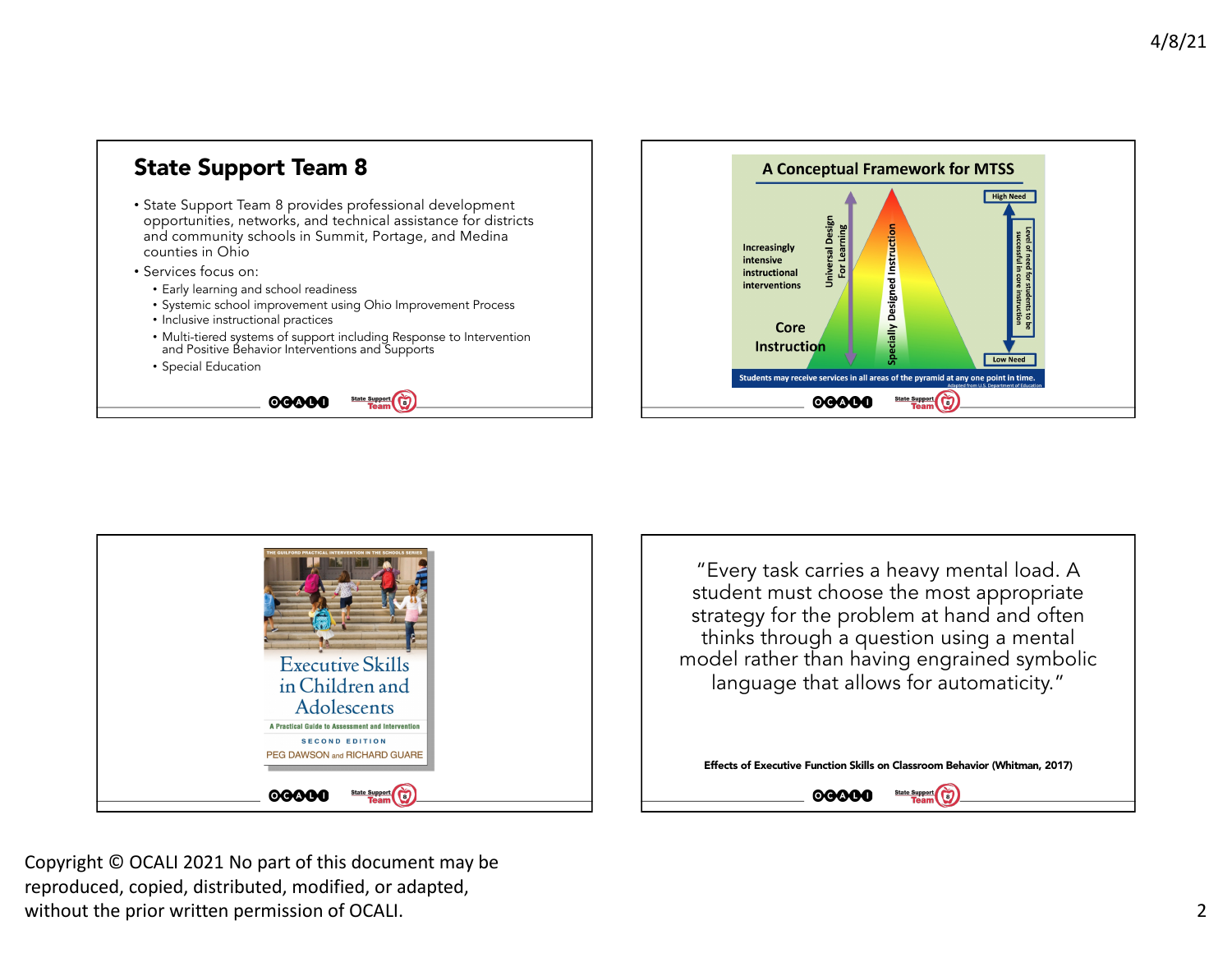



 Copyright © OCALI 2021 No part of this document may be reproduced, copied, distributed, modified, or adapted, without the prior written permission of OCALI.  $\qquad \qquad \qquad$  3